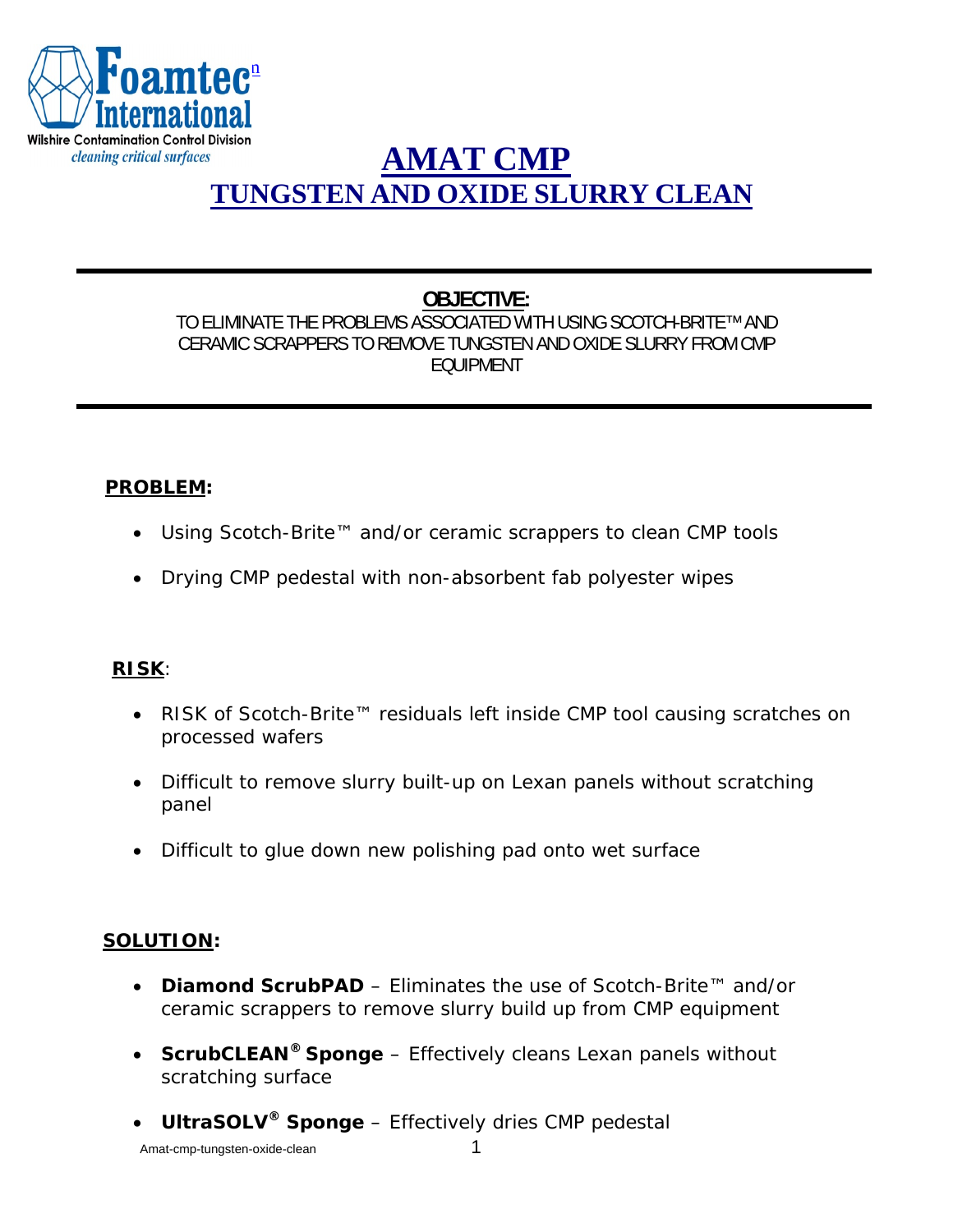



**Scotch-Brite™ Residual Diamond ScrubPAD Residual**



# **Why risk the dangers of using Scotch-Brite™?**

Amat-cmp-tungsten-oxide-clean 2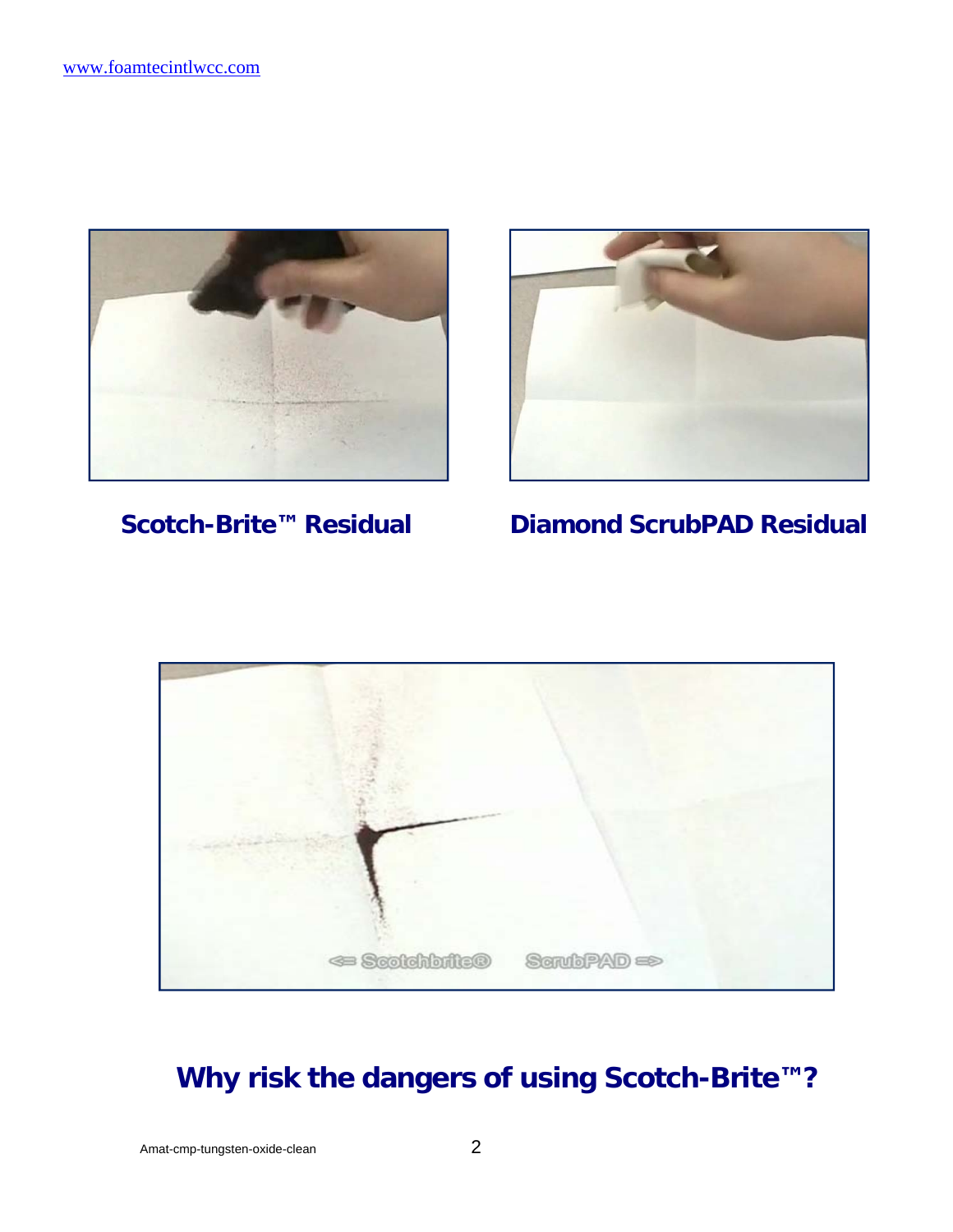## **TUNGSTEN SLURRY CLEAN: Diamond Grit ScrubPAD**



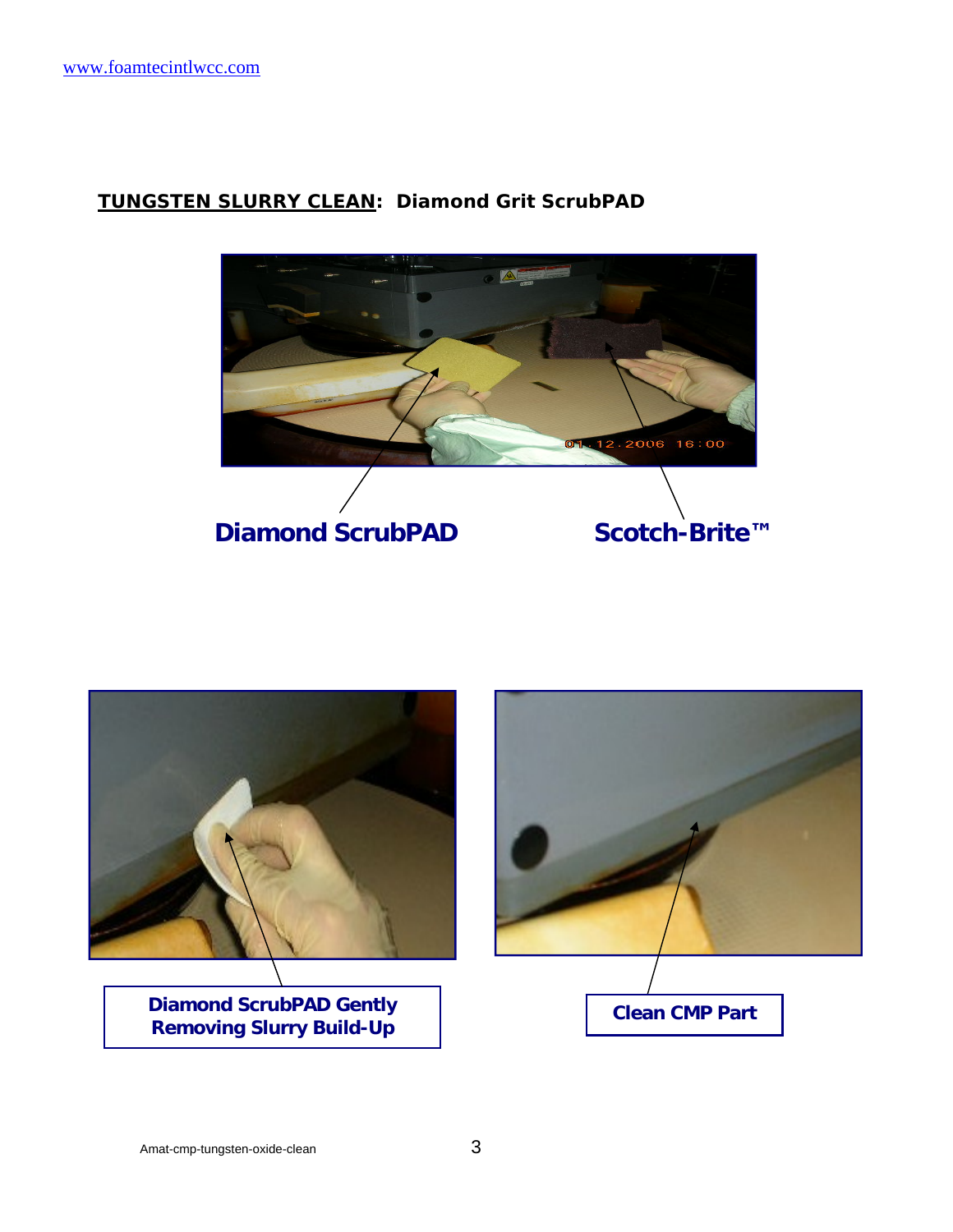#### **OXIDE SLURRY CLEAN: Diamond Grit ScrubPAD**













## **CMP POLISHING HEAD CLEAN: Diamond Grit ScrubPAD**